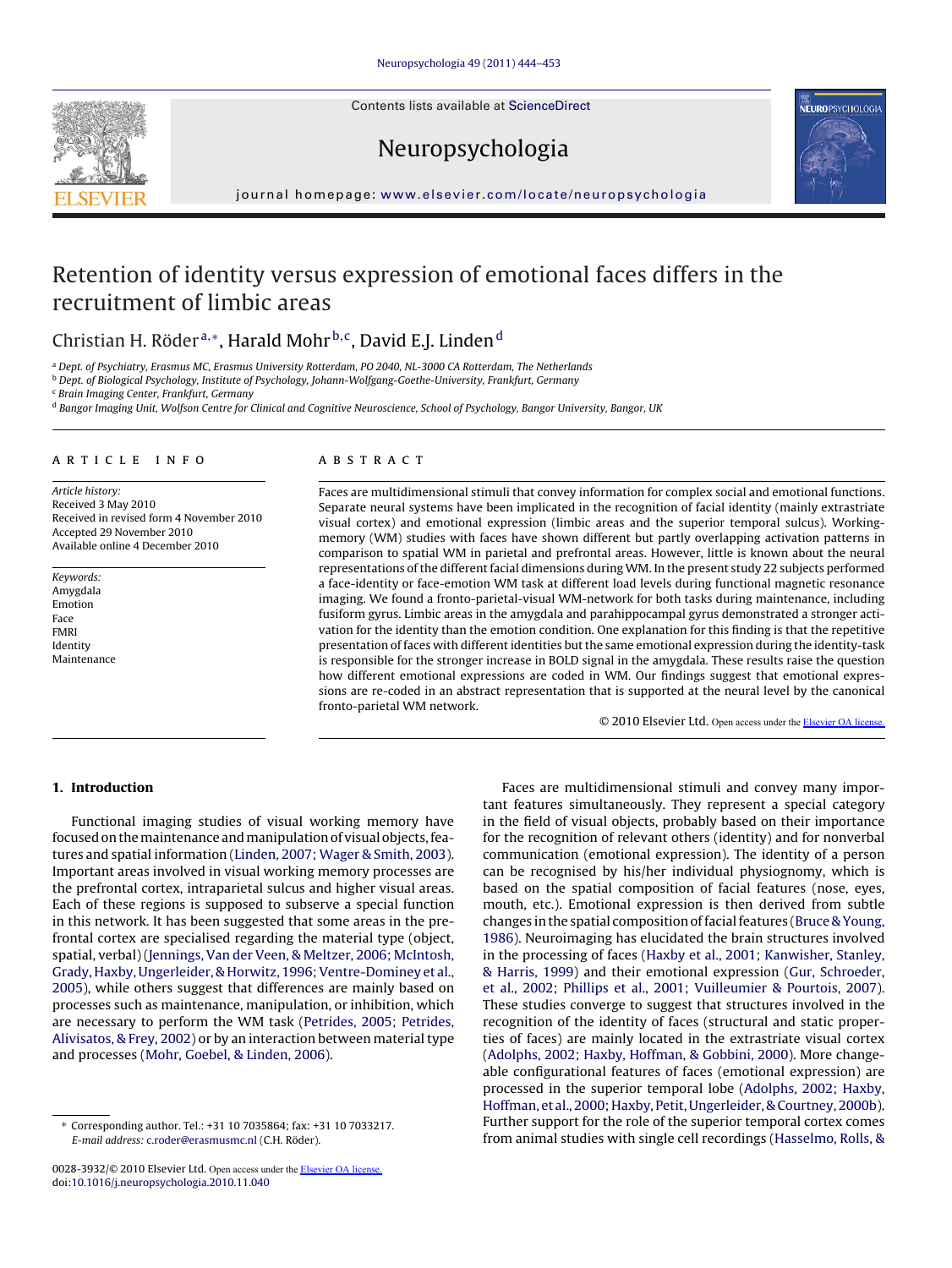

Fig. 1. Experimental design for load 3. Left: identity condition with 3 females displaying the same emotion. Right: emotion condition with the same male displaying 3 different emotions.

[Baylis, 1989; Jellema & Perrett, 2003\)](#page--1-0) Many functional neuroimaging studies have investigated the impact of emotional expression of human faces on brain activity ([Gläscher, Tuscher, Weiller, & Buchel,](#page--1-0) [2004; Gur, Schroeder, et al., 2002; Hariri, Tessitore, Mattay, Fera,](#page--1-0) [& Weinberger, 2002; Pegna, Khateb, Lazeyras, & Seghier, 2005;](#page--1-0) [Phillips et al., 2001\).](#page--1-0) The amygdala is the structure mostly associated with the recognition of emotional expressions ([Gur, Schroeder,](#page--1-0) [et al., 2002; Hariri et al., 2002; Morris et al., 1998; Wright, Martis,](#page--1-0) [Shin, Fischer, & Rauch, 2002; Yang et al., 2002\),](#page--1-0) although the debate is ongoing as to whether the amygdala primarily is active to negative facial expressions as fear and sadness or relevant in recognizing all human emotional expressions. [Breiter et al. \(1996\)](#page--1-0) found that the repeated presentation of faces with emotional expressions causes a reduction of amygdala activity, but [Gläscher et al. \(2004\)](#page--1-0) found increased amygdala activity for the repeated presentation of fearful faces of different subjects compared to conditions where either identity was constant or emotion was varied.

In working memory, faces show partly overlapping activation patterns in comparison to spatial WM ([Haxby, Petit, et al., 2000;](#page--1-0) [Sala, Rama, & Courtney, 2003\)](#page--1-0) with a dorso-ventral gradient for spatial versus facial stimuli [\(Haxby, Hoffman, et al., 2000; Haxby,](#page--1-0) [Petit, et al., 2000\).](#page--1-0)

Two recently published studies investigated WM of emotional faces. [LoPresti et al. \(2008\)](#page--1-0) explicitly instructed subjects to match a sample and a test face either for identity or for the emotional expression. In the identity condition, sample and test faces expressed a different emotion, whereas in the emotion condition sample and test faces differed in identity. The authors focused on three structures more active in the delay for faces versus a control stimulus, the left orbitofrontal cortex (OFC), the left amygdala and the left hippocampus. Only the OFC had significantly higher activity for the emotion task during the presentation of the sample face and significantly higher activity for negative faces during the presentation of the test face. The absence of differences between the two conditions during delay came as a surprise. However, it is important to notice that the authors only measured working memory at a load of one, which may have led to a marginal activation of emotionor identity specific networks. [Jackson, Wolf, Johnston, Raymond,](#page--1-0) [and Linden \(2008\)](#page--1-0) used a design wherein emotional expression was varied at four load levels. Subjects were only asked to match the faces for identity, so the emotional aspect was studied implicitly. Another important difference was the short delay of only 1 s, which did not allow for a separation of the processes of encoding, maintenance and retrieval. This study revealed higher activity for negative emotion (angry faces) in the right hemispheric inferior frontal gyrus, superior temporal gyrus and globus pallidus internus for all conditions.

Load-dependent changes are an inherent characteristic of the brain's working memory networks ([Linden, 2007\).](#page--1-0) We therefore regarded the manipulation of the number of faces to be maintained in either the identity or emotion task as crucial. In the present study we focused on neural processes during the maintenance phase for identity or emotional expression of faces at different load levels. Because of its dual role in emotion processing and memory, we hypothesized that the amygdala and connected limbic areas would play an important role in the maintenance of emotional faces.

#### **2. Methods**

#### 2.1. Participants

Twenty-two right-handed volunteers (13 females/9 males) (mean age = 27.3,  $SD = 4.3$ ) with normal or corrected to normal vision participated in the experiment. The subject's physical health was verified in an interview before the study, and those who had a history of neurological diseases, psychiatric diseases, or drug or alcohol abuse were excluded. No subject was taking medication affecting cerebral blood flow at the time of the study. All participants gave informed consent and experimental procedures were approved by the local ethics committee and in accordance with the Declaration of Helsinki 1975.

#### 2.2. Stimuli and experimental procedure

In each trial of the paradigm, participants had to memorize one, two, or three sequentially presented black-and-white exemplars human faces taken from the samples of Ekman ([Ekman, Friesen, & Ellsworth, 1972\) a](#page--1-0)nd [Gur, McGrath, et al.](#page--1-0) [\(2002\)](#page--1-0) in a forced choice paradigm. Faces displayed the following emotions: anger, disgust, fear, happiness, sadness, surprise or a neutral expression. Trials consisted either of the same subject expressing different emotional expressions (emotion condition) or different subjects with the same emotional expression (identity condition), leaving some ambiguity in the case of only one presented stimuli. Faces were cropped with an individually formed shape in order to avoid that peripheral face features allow easy identification of faces. The term emotion was explicitly not named in the instruction to avoid verbalization of emotional expressions. Stimuli were matched for gender, but not for emotional expressions, due to the fact that there are more negative facial emotional expressions and a limited number of faces. Sample stimuli were presented for 500 ms each. In case of presentation of two or three faces, stimuli were separated by 250 ms blank screens. After a 8 s delay, one